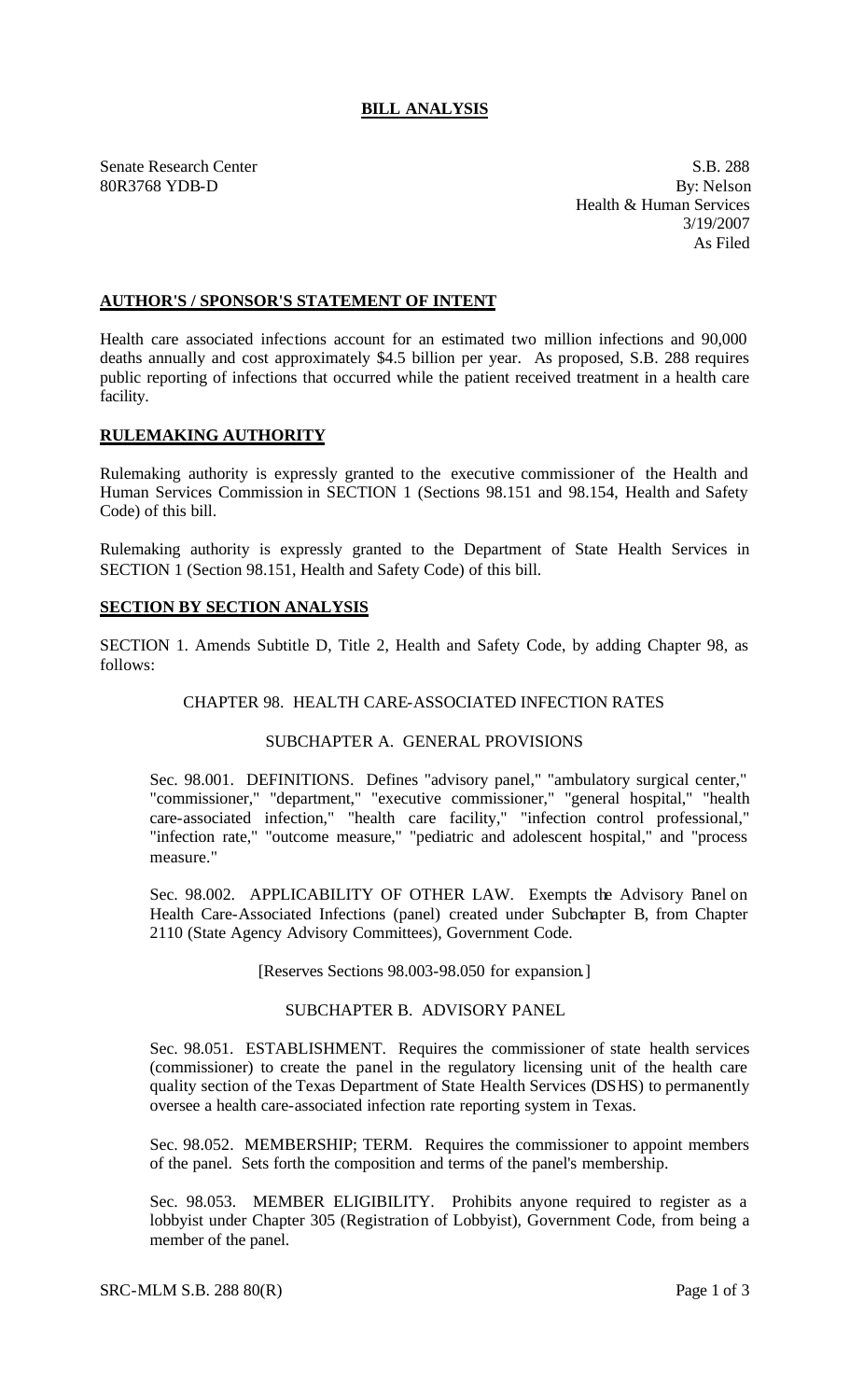Sec. 98.054. OFFICERS. Requires the panel to select a presiding officer and assistant presiding officer from its members.

Sec. 98.055. COMPENSATION; EXPENSES. Provides that panel members will not receive compensation or reimbursement for travel expenses. Provides that state agency representatives that are members of the panel will receive refunds for travel expenses related to conducting the business of the panel and that this reimbursement will come from the employee's agency.

Sec. 98.056. VACANCY. Requires any vacancy on the panel to be filled by the commissioner.

Sec. 98.057. MEETINGS; DEPARTMENT ASSISTANCE. Requires the panel to meet at the request of the presiding officer or the commissioner. Requires DSHS to provide the panel with assistance in meeting its responsibilities.

[Reserves Sections 98.058-98.100 for expansion.]

SUBCHAPTER C. DUTIES OF ADVISORY PANEL

Sec. 98.101. GENERAL DUTIES. Requires the panel to develop and oversee a health care-associated infection rate reporting system in Texas. Requires the panel to consider certain criteria for collecting and reporting evidence-based data and developing reporting methods.

Sec. 98.102. REPORT TO LEGISLATURE. Requires the commissioner to report to the presiding officer of each legislative house the panel's suggestions for legislation surrounding the collection and reporting of infection rates and measures not later than November 1 of each even-numbered year.

[Reserves Sections 98.103-98.150 for expansion.]

#### SUBCHAPTER D. REPORTING INFECTION RATE

Sec. 98.151. COLLECTION OF HEALTH CARE-ASSOCIATED INFECTION DATA. (a) Requires a health care facility to provide DSHS with an infection rate report (report) for the previous quarter. Requires an infection control professional using methods of clinical surveillance complying with DSHS rules to identify the information included in this report.

(b) Sets forth certain infection rates that must be included in the report.

(c) Requires certain medical facilities performing less than 50 procedures listed in Subsections (b)(2) and (4) to report surgical site infection data. Sets forth information that must be included in this data.

(d) Requires the executive commissioner of the Health and Human Services Commission (executive commissioner) and DSHS by rule to phase into the report certain information listed on the federal Centers for Disease Control and Prevention's National Nosocomial Infections Surveillance System list of surgical procedures. Authorizes the executive commissioner and DSHS to include an unlisted procedure if it is appropriate to protect public health and safety or follow federal reporting requirements.

(e) Prohibits a health care facility from using hospital discharge diagnosis codes to establish information that must be reported under this section.

Sec. 98.152. REPORTING SYSTEM. Requires DSHS to use its resources to develop a health-care-associated infection rate reporting system that is flexible and can gather data through electronic communications and review infection control and reporting activities